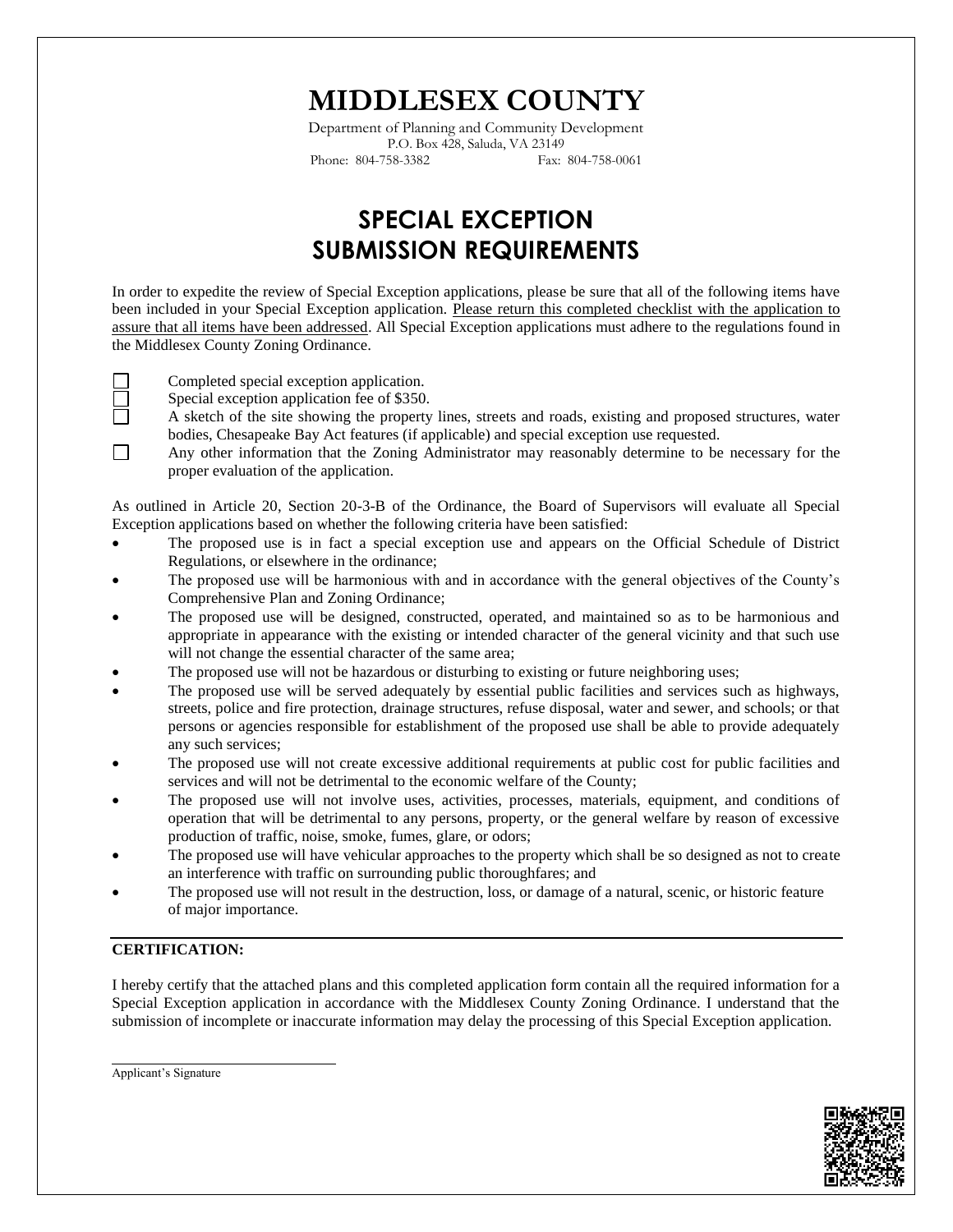| <b>SPECIAL EXCEPTION APPLICATION</b>                                                                                                                                                                                                                                                                                                                                                                          |                                                                                                                                                                                                                                |  |  |
|---------------------------------------------------------------------------------------------------------------------------------------------------------------------------------------------------------------------------------------------------------------------------------------------------------------------------------------------------------------------------------------------------------------|--------------------------------------------------------------------------------------------------------------------------------------------------------------------------------------------------------------------------------|--|--|
| <b>OFFICE USE ONLY</b>                                                                                                                                                                                                                                                                                                                                                                                        |                                                                                                                                                                                                                                |  |  |
|                                                                                                                                                                                                                                                                                                                                                                                                               | \$350                                                                                                                                                                                                                          |  |  |
| $\Box$<br>Tax Query:<br>Current                                                                                                                                                                                                                                                                                                                                                                               | $\Box$ Delinquent                                                                                                                                                                                                              |  |  |
| Planning Commission Hearing Date: Recommendation:                                                                                                                                                                                                                                                                                                                                                             | Approved<br>Denied<br>$\perp$                                                                                                                                                                                                  |  |  |
| Board of Supervisors Hearing Date: Decision:                                                                                                                                                                                                                                                                                                                                                                  | Approved<br>Denied                                                                                                                                                                                                             |  |  |
|                                                                                                                                                                                                                                                                                                                                                                                                               |                                                                                                                                                                                                                                |  |  |
|                                                                                                                                                                                                                                                                                                                                                                                                               |                                                                                                                                                                                                                                |  |  |
|                                                                                                                                                                                                                                                                                                                                                                                                               |                                                                                                                                                                                                                                |  |  |
| Zoning Administrator Signature<br>Date                                                                                                                                                                                                                                                                                                                                                                        |                                                                                                                                                                                                                                |  |  |
|                                                                                                                                                                                                                                                                                                                                                                                                               |                                                                                                                                                                                                                                |  |  |
| <b>APPLICANT INFORMATION</b>                                                                                                                                                                                                                                                                                                                                                                                  |                                                                                                                                                                                                                                |  |  |
| Name: $\frac{1}{\sqrt{1-\frac{1}{2}}\sqrt{1-\frac{1}{2}}\sqrt{1-\frac{1}{2}}\sqrt{1-\frac{1}{2}}\sqrt{1-\frac{1}{2}}\sqrt{1-\frac{1}{2}}\sqrt{1-\frac{1}{2}}\sqrt{1-\frac{1}{2}}\sqrt{1-\frac{1}{2}}\sqrt{1-\frac{1}{2}}\sqrt{1-\frac{1}{2}}\sqrt{1-\frac{1}{2}}\sqrt{1-\frac{1}{2}}\sqrt{1-\frac{1}{2}}\sqrt{1-\frac{1}{2}}\sqrt{1-\frac{1}{2}}\sqrt{1-\frac{1}{2}}\sqrt{1-\frac{1}{2}}\sqrt{1-\frac{1}{2}}$ |                                                                                                                                                                                                                                |  |  |
|                                                                                                                                                                                                                                                                                                                                                                                                               | Address: City/State/Zip: City/State/Zip:                                                                                                                                                                                       |  |  |
|                                                                                                                                                                                                                                                                                                                                                                                                               |                                                                                                                                                                                                                                |  |  |
|                                                                                                                                                                                                                                                                                                                                                                                                               |                                                                                                                                                                                                                                |  |  |
| <b>PROPERTY OWNER INFORMATION</b>                                                                                                                                                                                                                                                                                                                                                                             |                                                                                                                                                                                                                                |  |  |
| Name:                                                                                                                                                                                                                                                                                                                                                                                                         |                                                                                                                                                                                                                                |  |  |
|                                                                                                                                                                                                                                                                                                                                                                                                               | Address: City/State/Zip: City/State/Zip: 2014                                                                                                                                                                                  |  |  |
|                                                                                                                                                                                                                                                                                                                                                                                                               |                                                                                                                                                                                                                                |  |  |
| <b>PROPERTY INFORMATION</b>                                                                                                                                                                                                                                                                                                                                                                                   |                                                                                                                                                                                                                                |  |  |
|                                                                                                                                                                                                                                                                                                                                                                                                               |                                                                                                                                                                                                                                |  |  |
|                                                                                                                                                                                                                                                                                                                                                                                                               |                                                                                                                                                                                                                                |  |  |
|                                                                                                                                                                                                                                                                                                                                                                                                               |                                                                                                                                                                                                                                |  |  |
|                                                                                                                                                                                                                                                                                                                                                                                                               | Existing Land Use: 1988. The Contract of the Contract of the Contract of the Contract of the Contract of the Contract of the Contract of the Contract of the Contract of the Contract of the Contract of the Contract of the C |  |  |
| <b>SPECIAL EXCEPTION REQUEST</b>                                                                                                                                                                                                                                                                                                                                                                              |                                                                                                                                                                                                                                |  |  |
|                                                                                                                                                                                                                                                                                                                                                                                                               | Special Exception Requested: 1986 and 2008 and 2008 and 2008 and 2008 and 2008 and 2008 and 2008 and 2008 and 2008 and 2008 and 2008 and 2008 and 2008 and 2008 and 2008 and 2008 and 2008 and 2008 and 2008 and 2008 and 2008 |  |  |
|                                                                                                                                                                                                                                                                                                                                                                                                               |                                                                                                                                                                                                                                |  |  |
|                                                                                                                                                                                                                                                                                                                                                                                                               |                                                                                                                                                                                                                                |  |  |
|                                                                                                                                                                                                                                                                                                                                                                                                               |                                                                                                                                                                                                                                |  |  |
|                                                                                                                                                                                                                                                                                                                                                                                                               |                                                                                                                                                                                                                                |  |  |
|                                                                                                                                                                                                                                                                                                                                                                                                               | How will the request affect adjacent properties (noise, odor, dust, fumes, etc.)?                                                                                                                                              |  |  |
|                                                                                                                                                                                                                                                                                                                                                                                                               |                                                                                                                                                                                                                                |  |  |